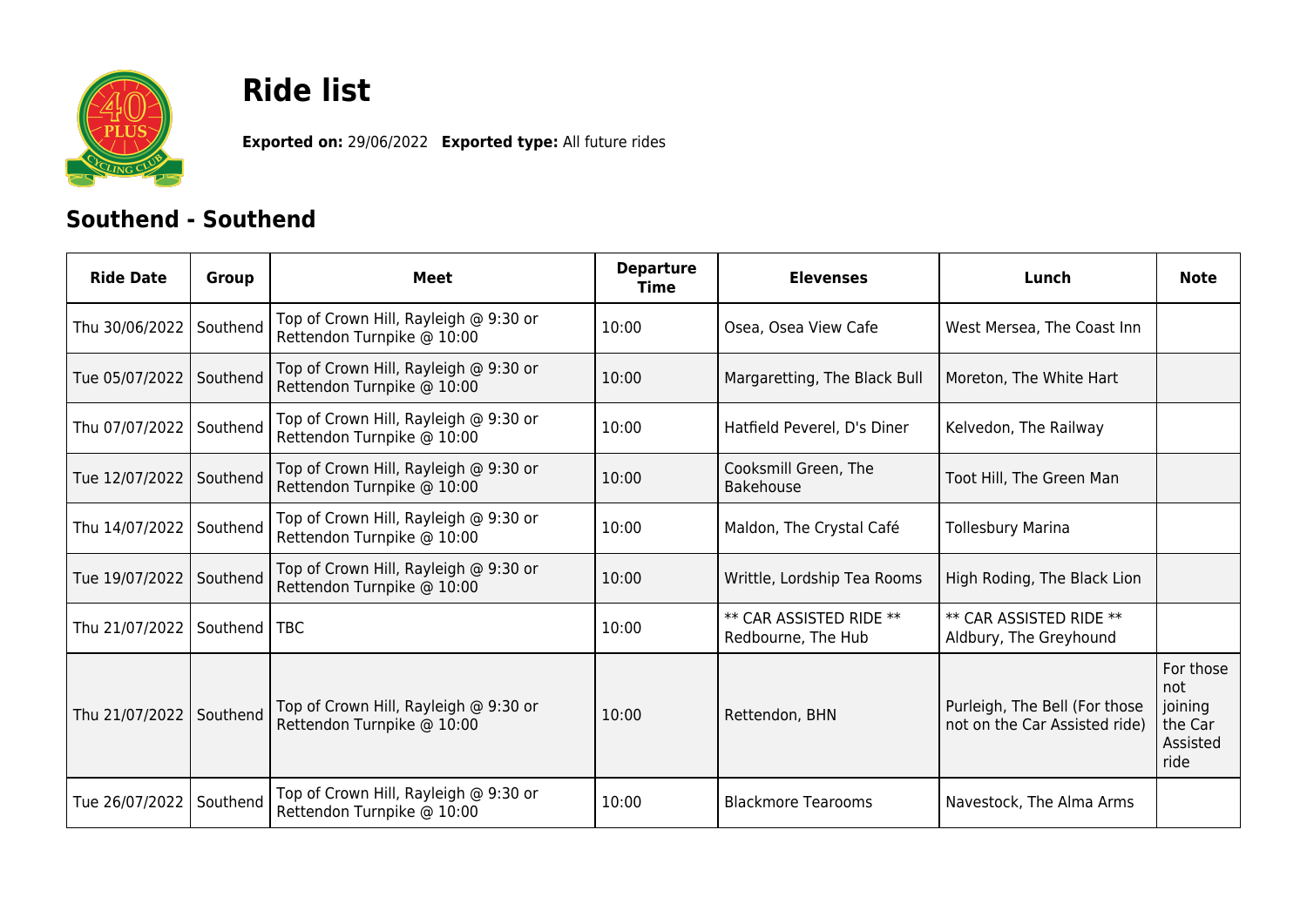| <b>Ride Date</b> | <b>Group</b> | <b>Meet</b>                                                         | <b>Departure</b><br><b>Time</b> | <b>Elevenses</b>                       | Lunch                                          | <b>Note</b> |
|------------------|--------------|---------------------------------------------------------------------|---------------------------------|----------------------------------------|------------------------------------------------|-------------|
| Thu 28/07/2022   | Southend     | Top of Crown Hill, Rayleigh @ 9:30 or<br>Rettendon Turnpike @ 10:00 | 10:00                           | Witham, Oliver's Garden<br>Centre      | Coggeshall, The White Horse                    |             |
| Tue 02/08/2022   | Southend     | Top of Crown Hill, Rayleigh @ 9:30 or<br>Rettendon Turnpike @ 10:00 | 10:00                           | Hatfield Peverel, D's Diner            | Messing, The Old Crown                         |             |
| Thu 04/08/2022   | Southend     | Top of Crown Hill, Rayleigh @ 9:30 or<br>Rettendon Turnpike @ 10:00 | 10:00                           | Margaretting, The Black Bull           | Aythorpe Roding, Axe &<br>Compasses            |             |
| Tue 09/08/2022   | Southend     | Top of Crown Hill, Rayleigh @ 9:30 or<br>Rettendon Turnpike @ 10:00 | 10:00                           | Little Baddow, Papermill Lock          | Great Leighs, St Anne's<br>Castle              |             |
| Thu 11/08/2022   | Southend     | Top of Crown Hill, Rayleigh @ 9:30 or<br>Rettendon Turnpike @ 10:00 | 10:00                           | Latchingdon, On The Latch              | Tillingham, The Fox &<br>Hounds                |             |
| Tue 16/08/2022   | Southend     | Top of Crown Hill, Rayleigh @ 9:30 or<br>Rettendon Turnpike @ 10:00 | 10:00                           | Galleywood, Abercorn<br>Garden Centre  | Pleshey, The Leather Bottle                    |             |
| Thu 18/08/2022   | Southend     | Top of Crown Hill, Rayleigh @ 9:30 or<br>Rettendon Turnpike @ 10:00 | 10:00                           | Cooksmill Green, The<br>Bakehouse      | Stebbing, Andrewsfield<br>Airbase              |             |
| Tue 23/08/2022   | Southend     | Top of Crown Hill, Rayleigh @ 9:30 or<br>Rettendon Turnpike @ 10:00 | 10:00                           | <b>Butts Green Garden Centre</b>       | Stondon Massey, The<br><b>Bricklayers Arms</b> |             |
| Thu 25/08/2022   | Southend     | Top of Crown Hill, Rayleigh @ 9:30 or<br>Rettendon Turnpike @ 10:00 | 10:00                           | Bicknacre, White Elms<br>Garden Centre | Little Braxted, The Green<br>Man               |             |
| Tue 30/08/2022   | Southend     | Top of Crown Hill, Rayleigh @ 9:30 or<br>Rettendon Turnpike @ 10:00 | 10:00                           | Hatfield Peverel, Peartree<br>Pantry   | Writtle, Rose & Crown                          |             |
| Thu 01/09/2022   | Southend     | Top of Crown Hill, Rayleigh @ 9:30 or<br>Rettendon Turnpike @ 10:00 | 10:00                           | Hatfield Peverel, D's Diner            | Tolleshunt Major, The Bell                     |             |
| Tue 06/09/2022   | Southend     | Top of Crown Hill, Rayleigh @ 9:30 or<br>Rettendon Turnpike @ 10:00 | 10:00                           | Margaretting, The Saddlery             | Great Waltham, Rose &<br>Crown                 |             |
| Thu 08/09/2022   | Southend     | Top of Crown Hill, Rayleigh @ 9:30 or<br>Rettendon Turnpike @ 10:00 | 10:00                           | Little Baddow, Papermill Lock          | Terling, The Rayleigh Arms                     |             |
| Tue 13/09/2022   | Southend     | Top of Crown Hill, Rayleigh @ 9:30 or<br>Rettendon Turnpike @ 10:00 | 10:00                           | Witham, Oliver's Garden<br>Centre      | Littley Green, The<br>Compasses                |             |